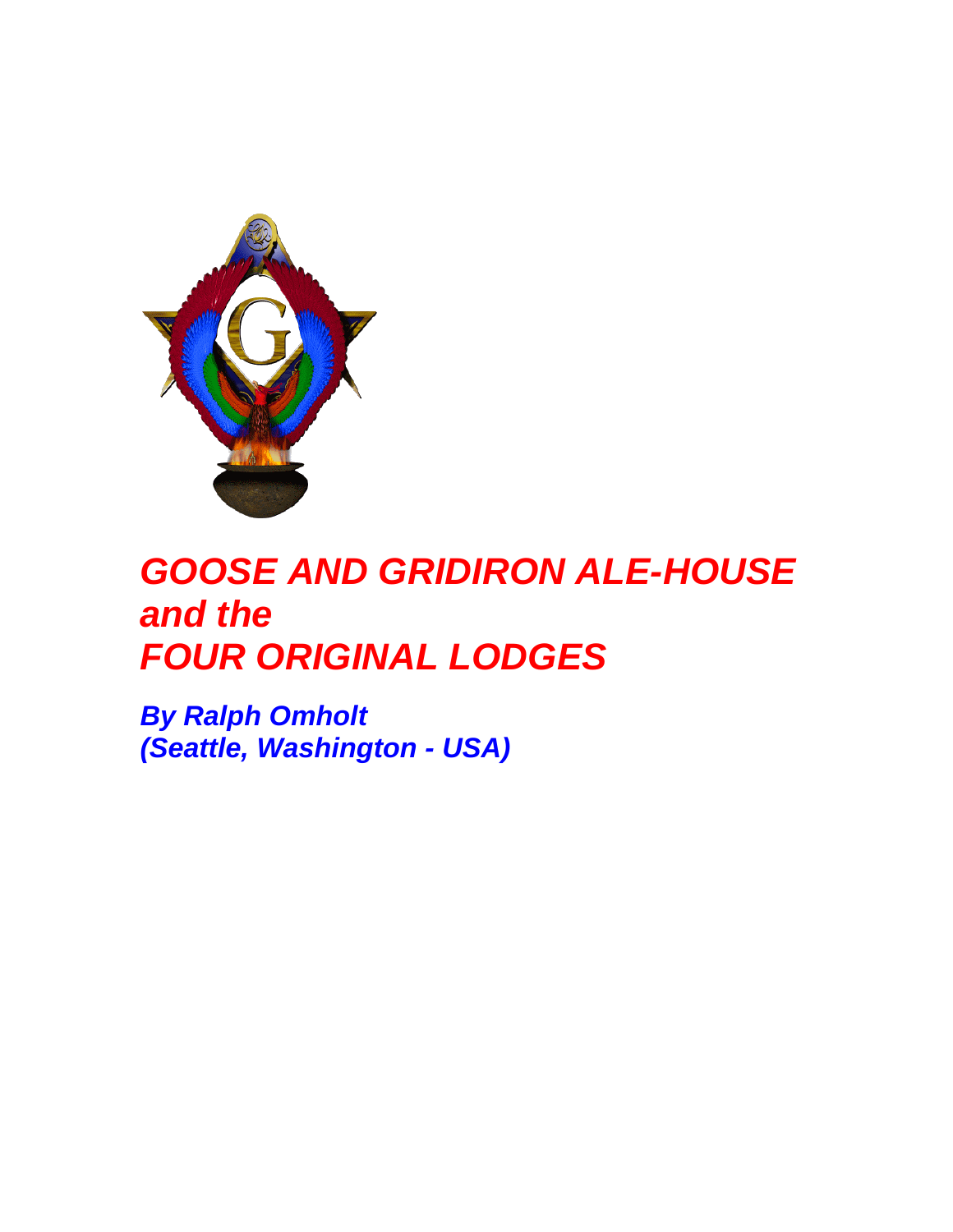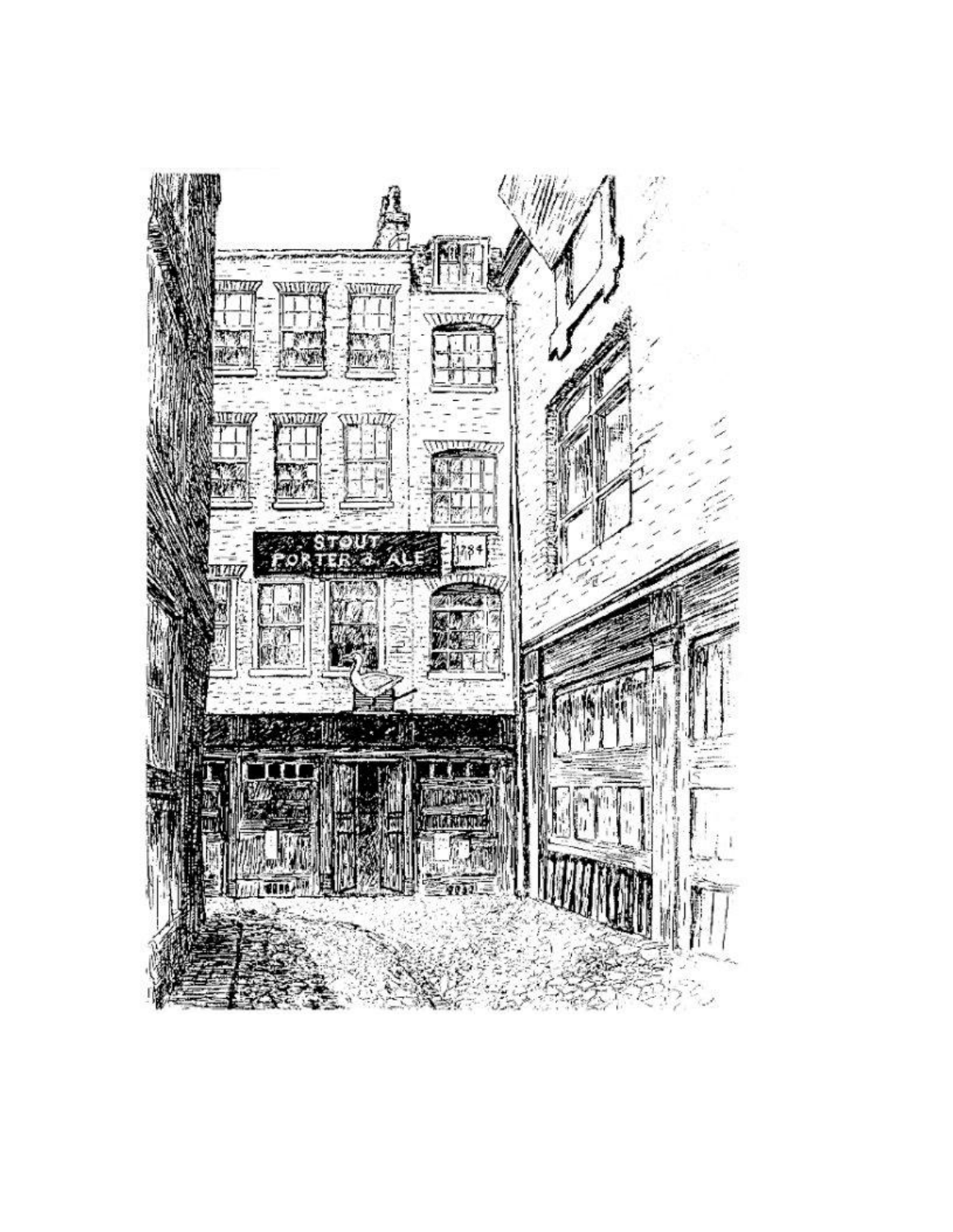The Goose and Gridiron Ale-House was located in a section of London known as St. Paul's Churchyard. The name was a corruption, or parody, on the arms of the "Swan and Lyre," a musical society which also met at the ale-house. The building was constructed with five floors, including the basement. The largest dining room, on the second floor, measured only 14 2 by 21 2 feet in area.

Masonic history records the beginning of the Grand Lodge of London and Westminster as being organized there on June 24, 1717, by a combined meeting of four local area Lodges. One of Lodges among the original 'Four Old Lodges' met there, assuming the name of the alehouse.

Dr. Anderson tells us that a Grand Lodge 'pro tempore' was formed at the Apple Tree Tavern in 1716, with no Grand Master elected and with no regulations or laws of any kind formulated. This meeting amounted to an agreement to meet the following June 24th to form a Grand Lodge, at the Goose and Gridiron Alehouse.

The famous meeting of June 24, 1717 (birthday of St. John the Baptist) was the designated as the Annual Assembly and Feast. Three additional annual meetings were subsequently specified by the original General Regulations; one on Michaelmas (in September), one just after Christmas (December 27 - birthday of St. John the Evangelist), and another on Lady Day (Annunciation Day, March 25). There is no record that these specified meetings actually occurred.

At the organizational meeting, the four Lodges elected Anthony Sayer, as the 'oldest Master Mason and then Master of a Lodge', as its Grand Master, agreeing to hold a 'Grand Feast' once a year. Sayer appointed his Grand Wardens and 'commanded the Master and Wardens of Lodges to meet the Grand Officers every Quarter in Communication.' **It is worthy to note that the organization started, with only those two purposes.** The modern "Craft" started with a planned party!

The four original Lodges which effected the formation of the Premier Grand Lodge are referred to as 'The Four Old Lodges.' They were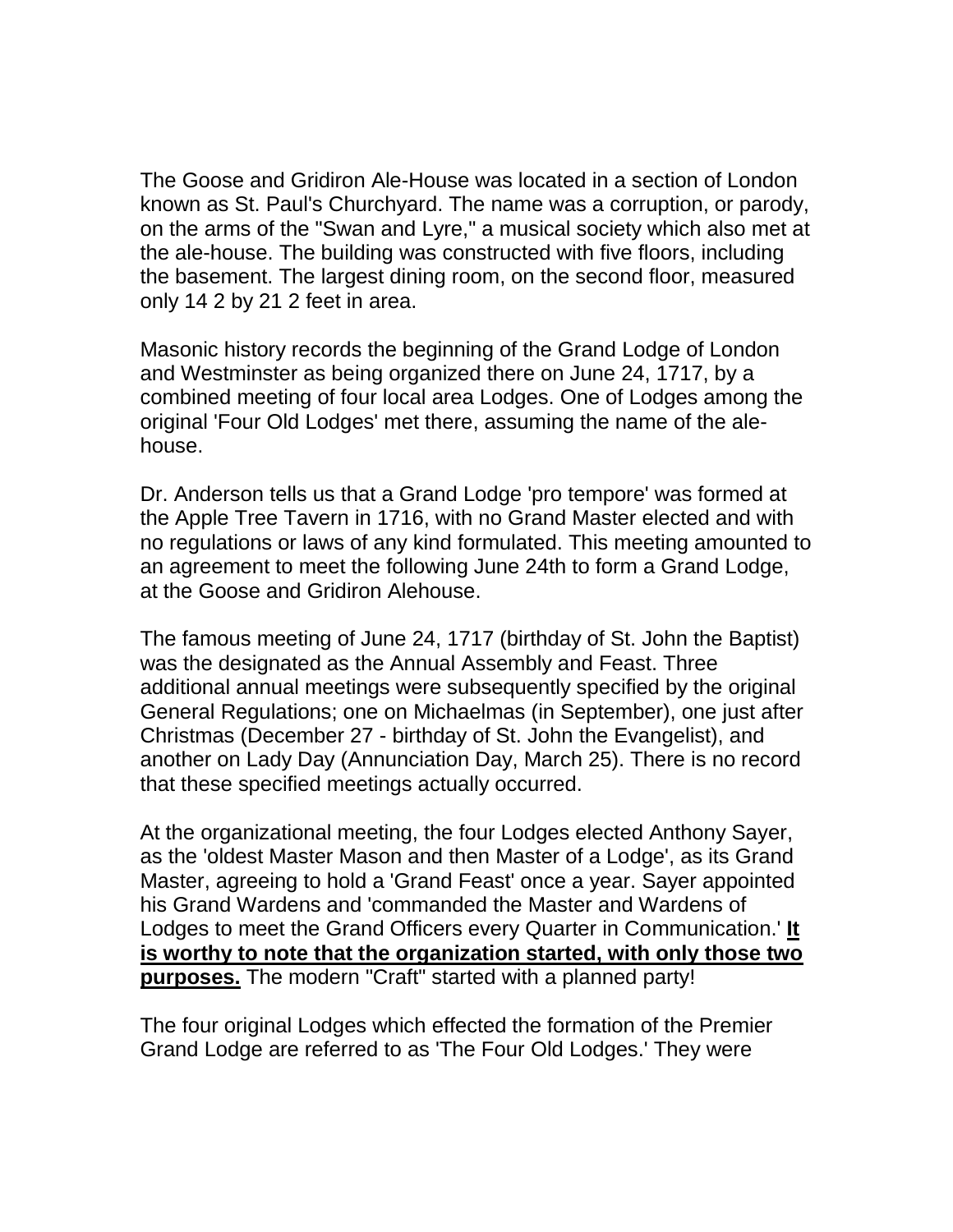known by the names of the taverns or ale houses where they met. The distinction between ale-houses and taverns, if there was any, is probably inconsequential.

Dr. Anderson lists the 'Four Old Lodges' as:

- 1. At the Goose and Gridiron Ale-house in St. Paul's Churchyard.
- 2. At the Crown Ale-house in Parker's Lane near Drury Lane.
- 3. At the Apple-Tree Tavern in Charles Street, Covent Garden.
- 4. At the Rummer and Grapes Tavern in Channel Row, Westminster.

The original List of Lodges, published in 1725, displayed a pictorial representation of the name or sign of the tavern or ale house where each of the lodges met, in addition to the appropriate names of the locations or the streets and the meeting nights. The first on the list was represented by a picture of a Goose and Gridiron, opposite of which were the words, "St. Paul's Churchyard, every other Mond from ye 29th of April inclusive."

Coil's Encyclopedia informs us that the lodge which originally met at the Goose and Gridiron Ale house in 1717 continued to meet at that location until 1729. It then moved to the King's (or Queen's) Arms Tavern in the same area of London, where it remained for an extended period of time. On the Engraved List of Lodges of 1760, it assumed the name, "West Indian and American Lodge." In 1770, this name was changed to the "Lodge of Antiquity."

In the 1770s, William Preston ('father' of the Masonic Monitor), Masonic writer and ritualist, was elected its Master, giving the Lodge renewed esteem and dignity. Later, the Duke of Sussex and the Duke of Albany each became Master of the Lodge for several years. While the name has been changed, the descended Lodge is still active. It currently meets at the Freemason's tavern and the Freemason's Hall in London.

While the ale-house was torn down, the physical symbol of the goose was retained in the Masonic archives. Despite a variety of drawings which depicted it's image with reasonable accuracy, the archivists were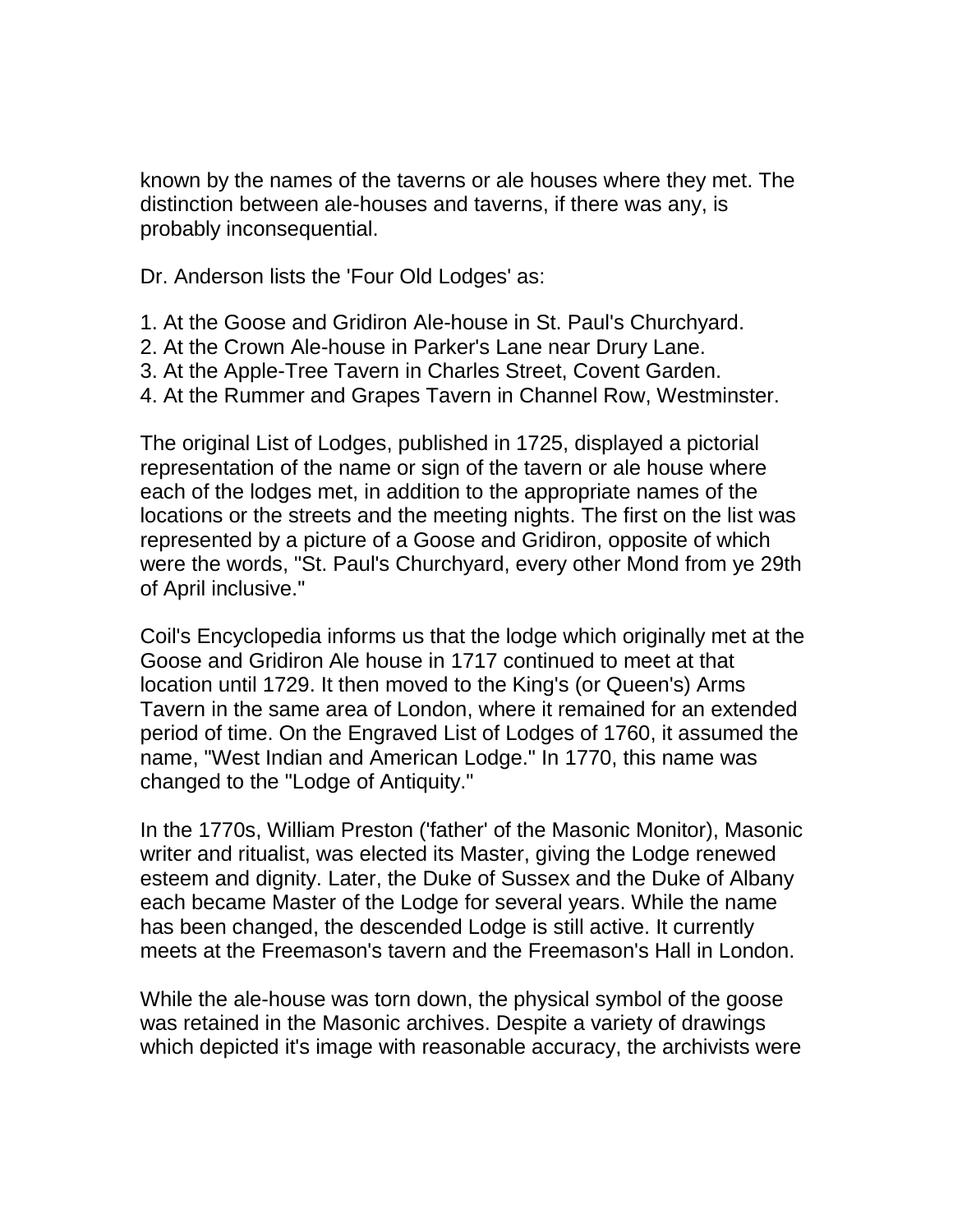surprised to discover that the goose was actually standing in a crown. The original symbol has recently been restored.

In the interest of justice, the history of the remaining three Lodges is also warranted.

The second Lodge which originally met at the Crown Ale-house is believed to have originated in 1712. It later moved to Queen's Head Tavern, Turnstile, Holborn in the year 1723. It then moved to the Green Lettice, Rose and Rummer, and then to the Rose and Buffloe. In 1730, the Lodge met at the Bull and Gate, Holborn. The Lodge last appeared on the Engraved List of 1736; struck from the roll in 1740. An application for its restoration was later submitted and denied on the grounds that none of the petitioners had ever been original members of the Lodge during the term of its original existence. Thus, the tragic demise of one of the Four Old Lodges.

The third Lodge which originally met at the Apple Tree Tavern on Charles Street, Covent Garden in 1717 moved to the Queen's Head, Knaves Acre in approxiamtely 1723. According to Dr. Anderson Constitutions of 1738, after the move to the Queen's Head, there was some form of disagreement between the members resulting in a new constitution for the Lodge. Given that none of the original 'Four Old Lodges' was expected to hold warrants, Dr. Anderson's information implies that there must have been a break in the continuity of this Lodge, necessitating a new authorization. However, the known history does not imply that there was a significant interruption as had occurred with the Crown Lodge.

Unfortunately, Masonic history has not been kind to the Lodge. At some time before 1755, the Lodge moved to the Fish and Bell, on Charles Street, Soho Square, there it remained until 1768. In 1768, the Lodge moved to the Roebuck, on Oxford Street, under the name of "Lodge of Fortitude," remaining there until 1793. In 1818, it merged with the Old Cumberland Lodge (constituted in 1753). It since been known as the "Fortitude and Old Cumberland Lodge No. 12." The changes name and status caused such confusion that the identity of the Lodge was lost for